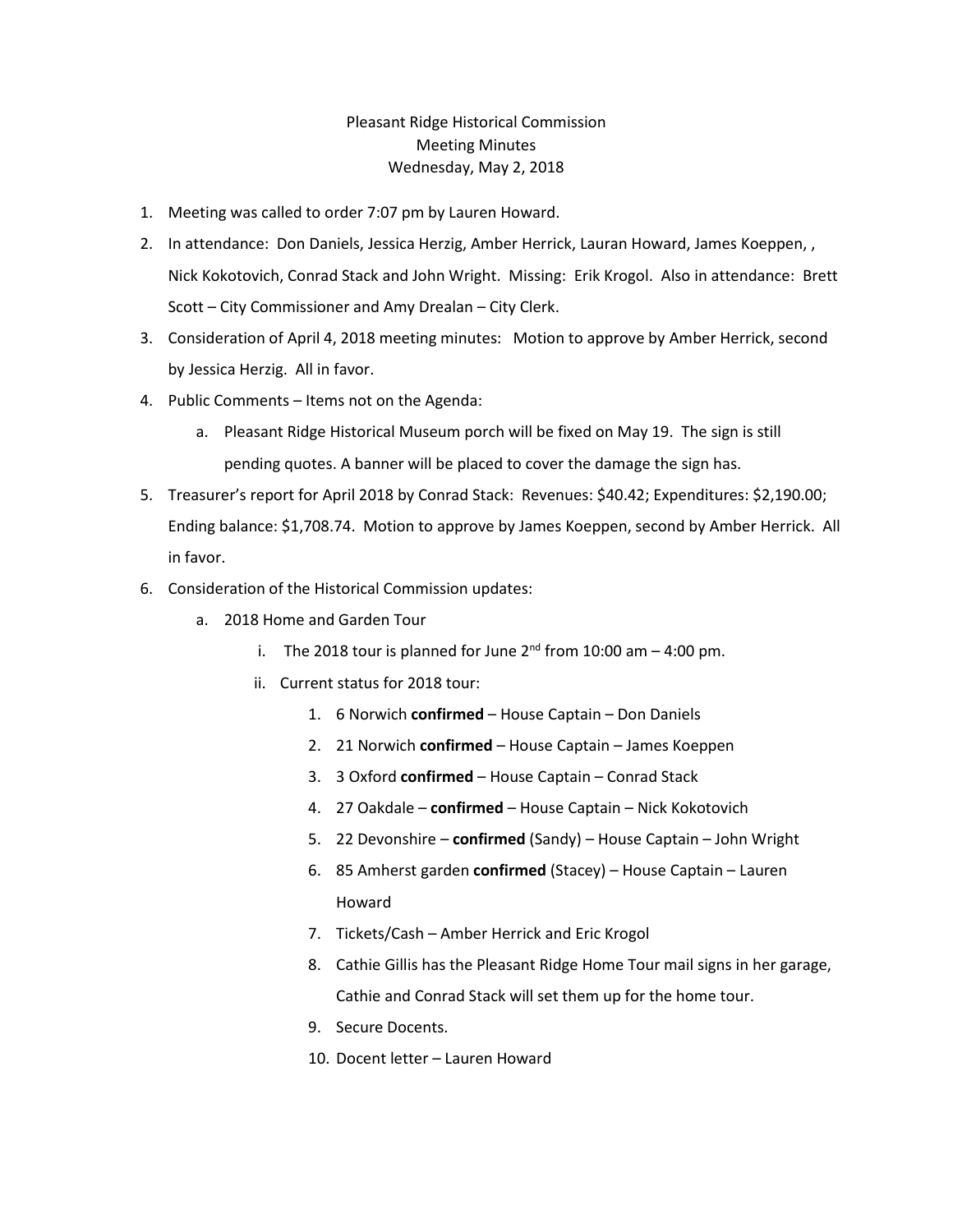- 11. Media form Every household to sign off on. Jessica Herzig will update us on the Media Blast about the tour.
- 12. Amy Drealan will order more shoe booties for the tour. Amber will order containers for the booties.
- iii. Afterglow Budget previously decided.
	- 1. Budget limited to \$1,000.
	- 2. Lauran Howard will host Afterglow at her home on Oakland Park Blvd.
- iv. 2018 Ticket Prices previously decided.
	- 1. Day of tour \$25, purchased in advance \$20 and docent \$15. All in favor. Media has this information.
- v. Book Printing
	- 1. Nick Kokotovich and Jessica Herzig will project manage the book edit/printing. Drop dead date for proof is May 10<sup>th</sup>. Drop dead date for hardcopy is May 18<sup>th</sup>.
	- 2. Write up need to be done last weekend in April.
	- 3. Home Pics for the book Nick Kokotovich to get pics from Tom Treuter and forward to State of Art Framing.
	- 4. Advertising James Koeppen
		- a. Amy Drealan will invoice the advertisers
- b. Museum Staffing
	- i. Third Saturday of the month from 10:00 am 12:00 pm.
		- 1. May 19, 2018 John Wright
		- 2. June, day of tour Amber Herrick and Eric Krogol
	- ii. General museum notes: One key and Chairperson is responsible for the key.
	- iii. Have Scott come and show the database in a future meeting for new members – Pending.
- c. Speaker Series Ideas:
	- i. Kit homes Set for Aug 9, 2018 7PM and advertise at the Home Tour
	- ii. We are willing to offer a stipend for up to \$100 for the speaker.
- 7. Consideration of the City Commission Liaison Report:
	- a. N/A Brett Scott missing from meeting.
- 8. Other Business: